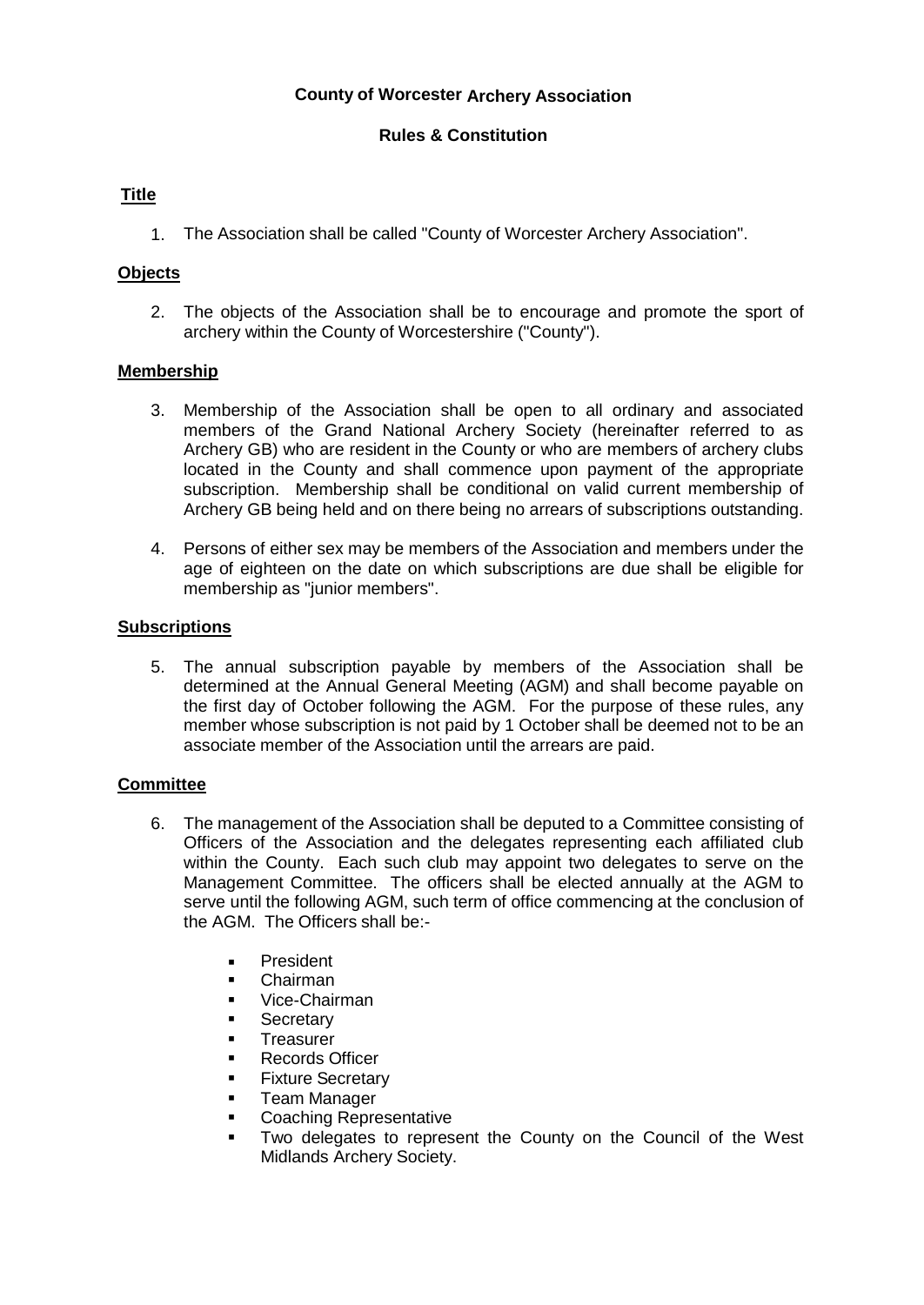- 7. In the event of a vacancy occurring on the Committee, the Committee shall have the power to appoint any ordinary or junior member to fill such vacancy, but the proceedings of the Committee shall not be invalidated in consequence of there being less than the prescribed number of members.
- 8. The Committee shall have the power to co-opt additional members as it may deem necessary. Such co-opted members shall not have power to vote at meetings of the Committee. The Committee shall also have power to appoint such sub-committees as it may deem necessary.
- 9. The Committee shall meet on not less than four occasions during its term of office. A quorum of the Committee shall consist of five officers or members. The Committee may, at its discretion, allow other members affiliated to the Association to be present and to speak at its meetings, but such other members shall not be permitted to vote at these meetings.

# **Accounts**

- 10. The Association's financial year shall be from 1st October to the following 30th September, both dates being inclusive. The Treasurer shall maintain records of all financial transactions made by the Association and shall submit to the members in AGM an account of those transactions. The accounts shall be audited annually prior to presentation to the AGM. An Auditor shall be appointed at the AGM and their term of office shall last until the conclusion of the following AGM.
- 11. The Association shall keep such bank or other accounts as shall be deemed necessary by the Committee. Cheques and other withdrawals from such accounts shall be signed by any two of the following officers:-
	- **Chairman**
	- **Secretary**
	- **Treasurer**

## **General Meeting**

- 12. The Annual General Meeting shall be held each year in November.
- 13. An Extraordinary General Meeting may be convened at any time at the discretion of the Committee or on written request of not less than twenty associate members.
- 14. At any General Meeting, a quorum shall consist of twenty associate members.

## **Voting**

- 15. Election of officers of the Association and all other voting shall normally be by show of hands. At any meeting, a secret ballot may be held on any issue if five or more members present demand it.
- 16. In the event of a tie occurring in any election or ballot, the Chairman shall have a casting vote.